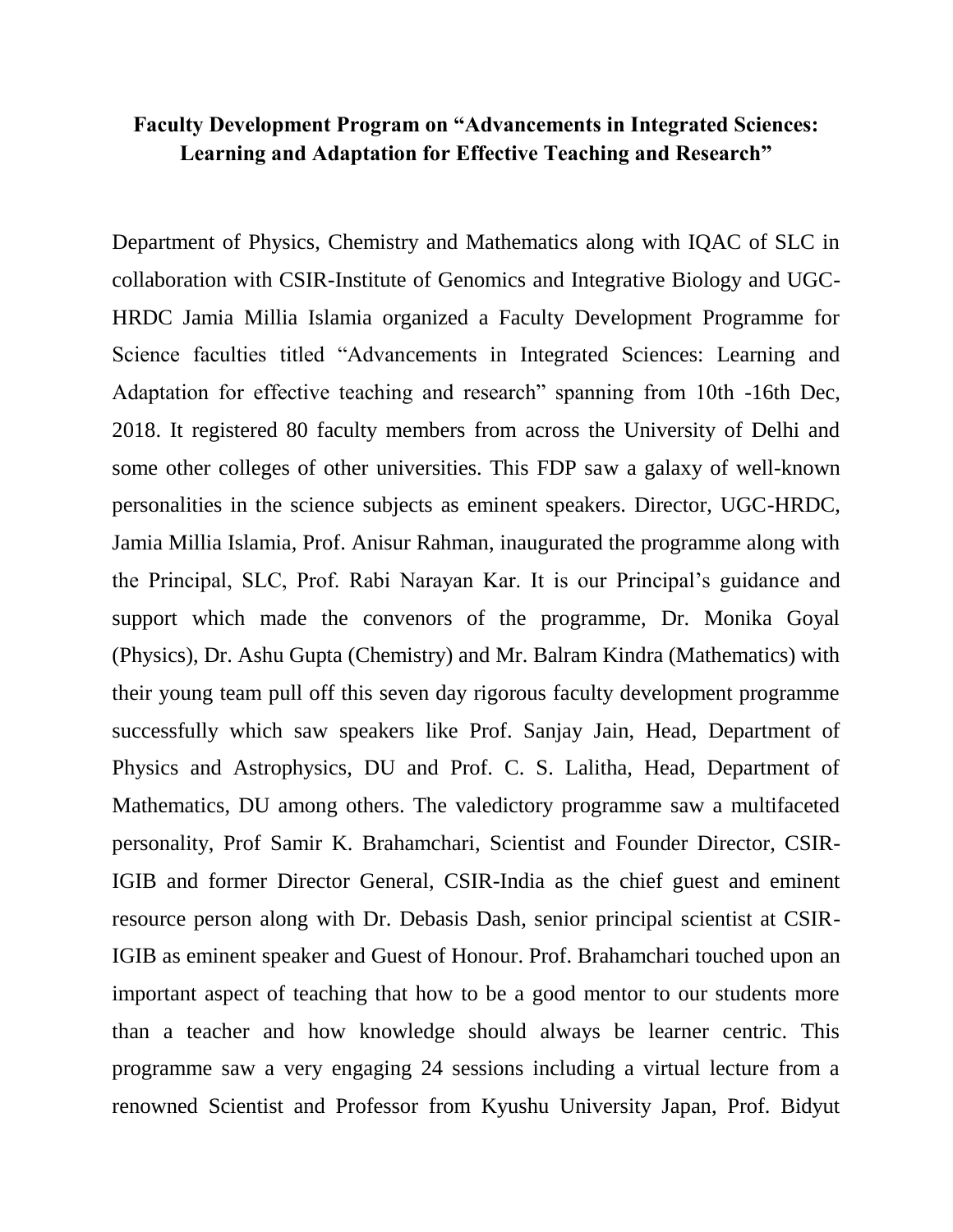Baran Saha. A multi campus new experiment included sessions and lab work at CSIR-Institute of Genomics and Integrative Biology, new Mathura road. The participants were sufficiently exposed to the developments happening in various fields of sciences and the speakers mainly stressed upon the multidisciplinary approach both towards teaching as well as research which only can help the scientists and researchers to understand the nature in a better way.

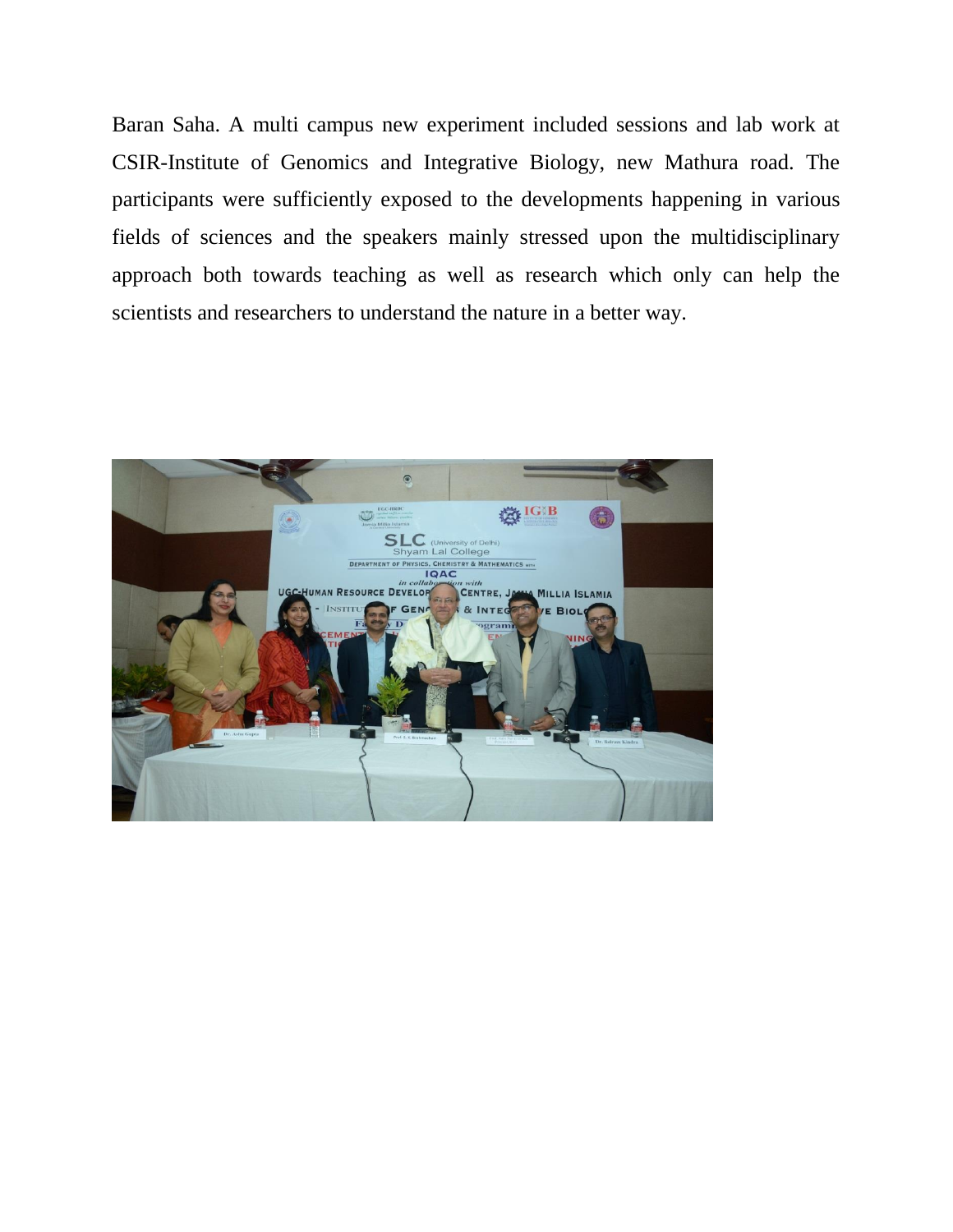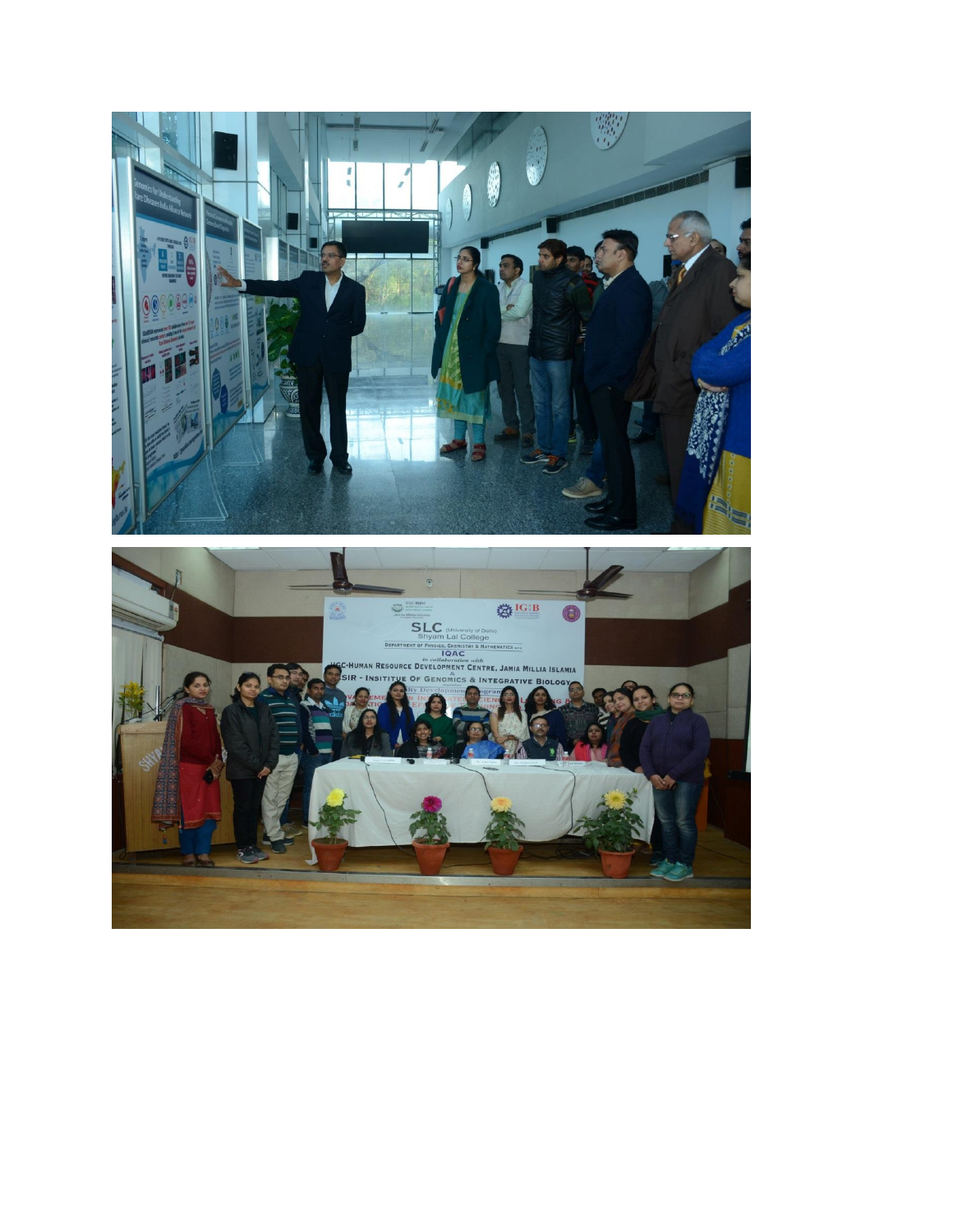

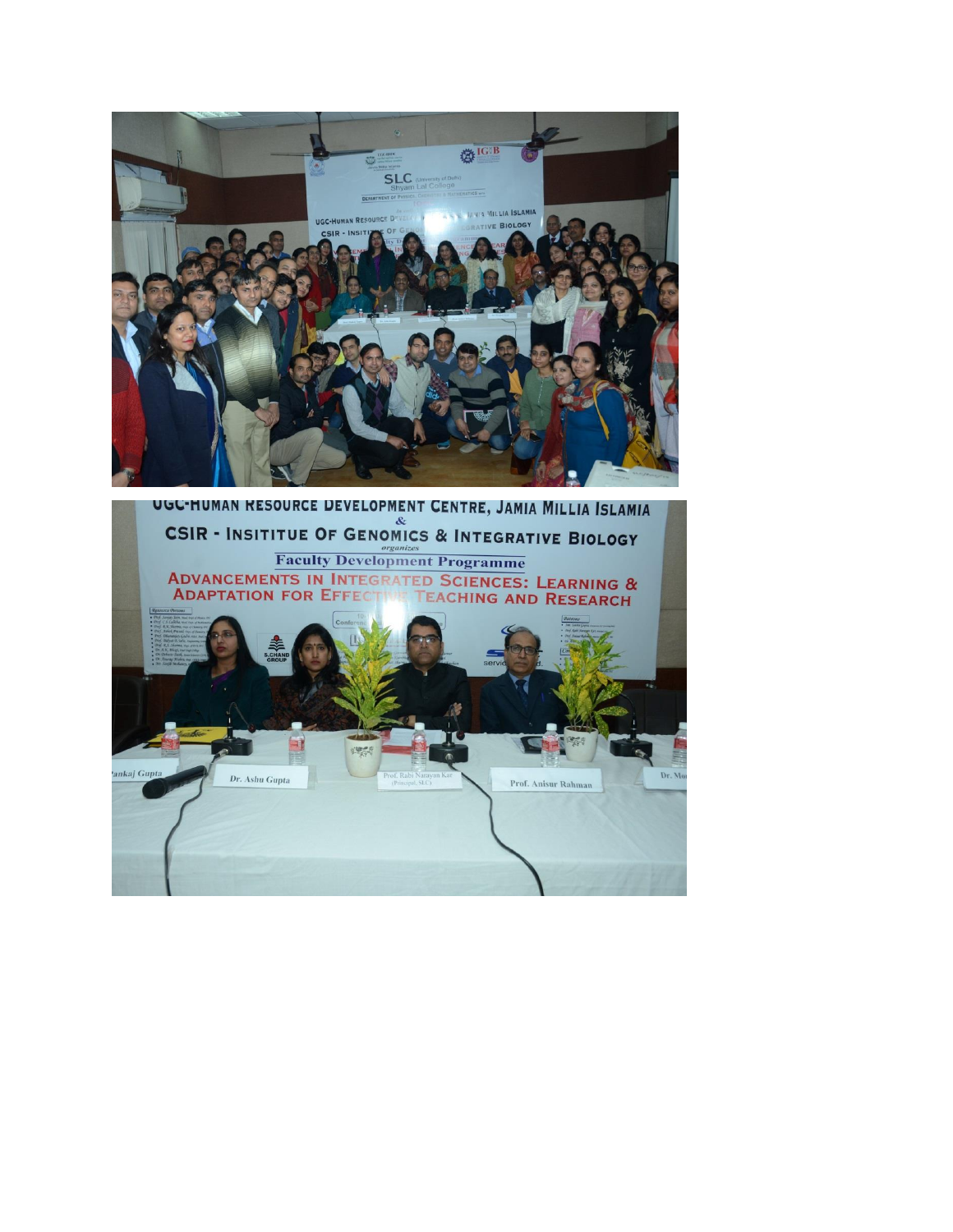For More Pics:

[https://www.facebook.com/pg/SLCMDU/photos/?ref=page\\_internal&tab=album&album\\_id=18](https://www.facebook.com/pg/SLCMDU/photos/?ref=page_internal&tab=album&album_id=1896104333835592) [96104333835592](https://www.facebook.com/pg/SLCMDU/photos/?ref=page_internal&tab=album&album_id=1896104333835592)

Brochure: